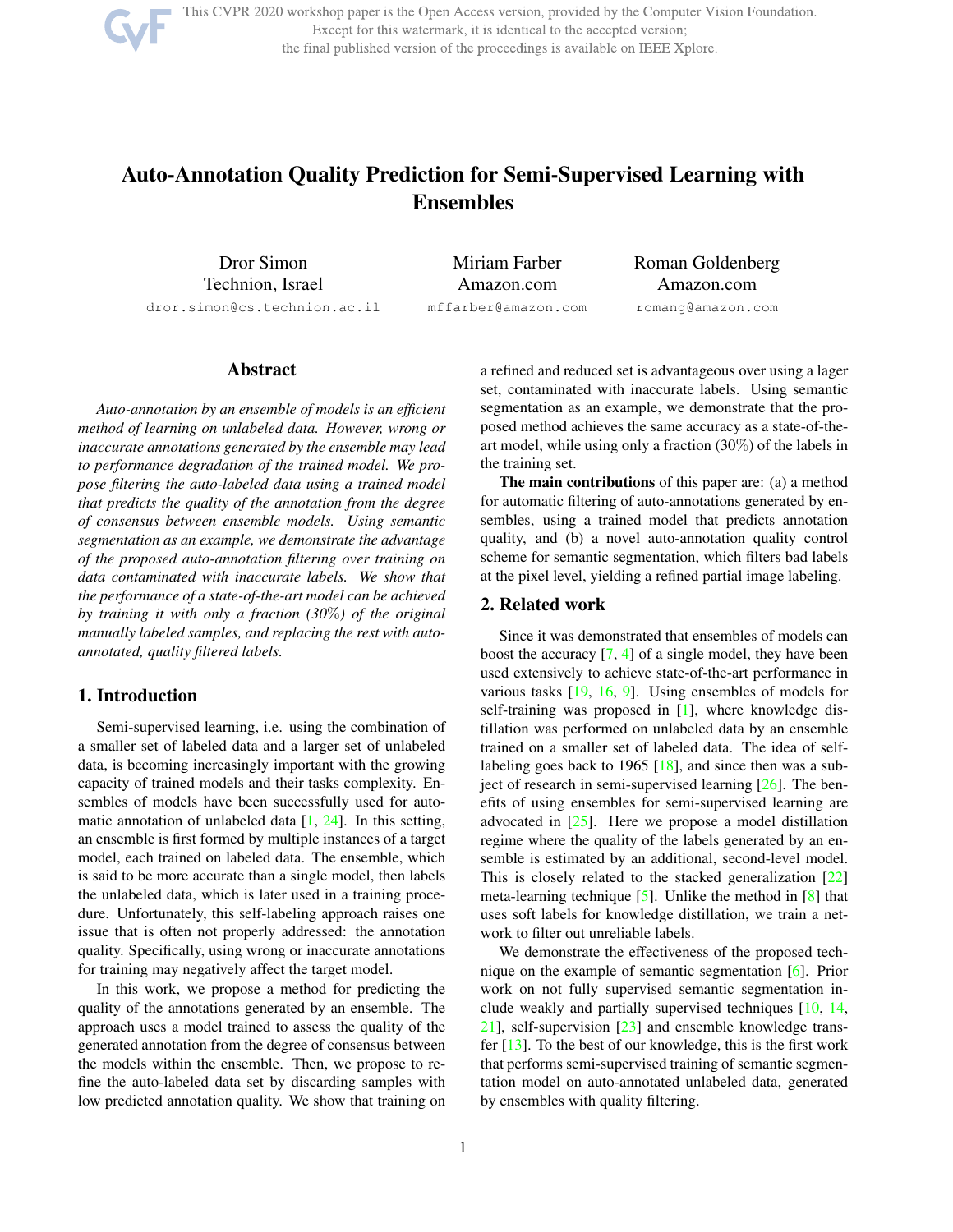# 3. Annotation quality prediction

Let  $f : \mathbb{X} \to \mathbb{Y}$  be the target model to be trained. We use an ensemble of models  $e = (f_1, \ldots, f_k), f_j : \mathbb{X} \to \mathbb{Y}$ , to automatically label the unlabeled data for training the target model f. Models in e are trained on a labeled data set  $\mathbb{S} =$  $\{(x^{(i)},\bar{y}^{(i)})\},\ x^{(i)} \in \mathbb{X},\ \bar{y}^{(i)} \in \mathbb{Y}.$  We use the ensemble to generate labels for the large unlabeled set  $\mathbb{U} = \{x^{(i)}\}$  in the following way:

- Run  $e: \mathbb{X} \to \mathbb{Y}^k$  on  $\mathbb U$  to generate vectors of labels  $\mathbb{L} = \{ (y_1^{(i)}, \ldots, y_k^{(i)} \)$  $_{k}^{\left( \imath\right) }\} .$
- Apply a fusing function [16]  $g: \mathbb{Y}^k \to \mathbb{Y}$  to combine the ensemble labels into a single label:  $\hat{\mathbb{L}} = {\hat{y}^{(i)}} =$  $g(\mathbb{L}) = (g \circ e)(\mathbb{U}).$

Finally, we train the target model on the generated labeled set  $\mathbb{T} = \{ \mathbb{U}, \widehat{\mathbb{L}} \} = \{ (x^{(i)}, \hat{y}^{(i)}) \}.$  Generally, some of the automatically generated labels in  $\mathbb L$  are expected to be wrong. Therefore, a supposedly better approach would be to remove the corresponding data samples from T.

In order to do that, we propose to train a function  $q$ , that predicts the quality of the labels generated by an ensemble, based on the degree of consensus within it. The function  $q : \mathbb{Y}^k \to \{0,1\}$  receives the ensemble output  $(y_1, \ldots, y_k)$  and generates a quality score in  $\{0, 1\}$ . This is similar to Wolpert's ensemble stacking approach [22], but instead of merging ensemble outputs to generate a fused labeling, the  $q$  function predicts the labeling quality for a fixed fusor  $g$ . The function  $q$  is trained using a labeled data set  $\mathbb{Q} = \{ (x^{(i)}, \bar{y}^{(i)}) \}$ . For a data sample  $(x, \bar{y}) \in \mathbb{Q}$ , the input for the q model is the ensemble output  $e(x)$  and the ground truth is the indicator function  $\mathbb{1}_{(q \circ e)(x) = \bar{y}}$ . We then use q to filter the auto-annotated set  $\mathbb T$  by discarding data samples with low predicted annotation quality to yield a refined labeled data set  $\mathbb{T}^* = \{(x, \hat{y}) \in \mathbb{T} \mid q(e(x)) = 1\}.$ 

# 4. Semi-supervised semantic segmentation with auto-annotation quality prediction

To demonstrate the proposed approach, we implement a semi-supervised training of a semantic segmentation model using auto-annotation with ensemble of models and quality filtering. We chose the task of semantic segmentation since creating manual annotations for this task is extremely labor intensive, resulting in a relatively limited amount of such annotations. Therefore, highly accurate auto-annotations could be especially useful for this task.

To populate the ensemble we use both multiple models and data augmentation, following the data distillation method presented in  $[15]$ . First, we train the same model multiple (three) times using different parameters initialization and training samples reshuffling. In addition, each model is fed six augmented versions of the input image: two horizontal flips  $\times$  three scales (x0.5, x1.0, and x1.5).

In the experiments described in the next section we merge ensemble results into a single label using a simple softmax averaging  $[17, 20, 11, 12]$ . We refer to a collection of such labels as unfiltered auto annotations. The fusing function g is defined as  $g(\sigma_1, \ldots, \sigma_k)$  =  $\arg \max_{i \in [1, ..., C]} \sum_{j=1}^{k} \sigma_j$ , where C is the number of classes in the semantic segmentation model, and  $\sigma_j \in \mathbb{R}^C$ is a softmax class probability vector generated by the  $j$ -th model of an ensemble of size k.

Interestingly, since semantic segmentation models can be trained on a partially labeled image, we do not necessarily need to accept or discard the image labeling as a whole. Instead, we can do it selectively, by making a decision per pixel. Pixels with unreliable labeling are marked as a special "ignore" class in the labels mask and do not contribute to the gradient back-propagation during the training.

We implement  $q$  using a convolutional neural network (CNN) that receives  $k \times C$  input channels -  $(\sigma_1, \ldots, \sigma_k)$ and outputs a quality mask in  $\{0, 1\}$ . It has 4 hidden conv-ReLU layers. The first layer has 40 output channels while the rest of them have 20.

#### 5. Experiments

In this section, we demonstrate the strength of the proposed quality prediction approach. We show that a model trained on a combination of manually labeled data and quality filtered auto-annotations achieves better performance than its unfiltered counterpart. In fact, we show that quality filtering allows replacing a significant amount of manuallyannotated images by auto-annotated images, without any degradation in accuracy. The experiments are performed using the DeepLab model [2], a state of the art network for semantic segmentation. The training protocols follow [2].

We evaluate our approach on the pixel-level semantic labeling task of Cityscapes data set [3]. This data set has 19 semantic labels (and additional void labels that are not used for evaluation), and consists of 5000 images, which are split into training, validation and test sets of sizes 2975, 500, and 1525 respectively. We report *mIoU* (mean *IoU*) scores and *IoU* scores of each one of the 19 classes following the Cityscapes definitions. Our experiments involve several data splits. In all these splits, all the 19 classes are represented: Cityscapes full, Cityscapes small, and Cityscapes tiny training sets consisting of 100%, 30% and 15% of the labeled training images, respectively. In Cityscapes extra set, we sample 3600 images from the 20000 coarsely annotated Cityscapes data set. We do not use any available labels from this data set, but only the images themselves.

#### 5.1. Training with and without quality prediction

We start by showing that a model trained on manually labeled data + quality filtered auto-annotations outperforms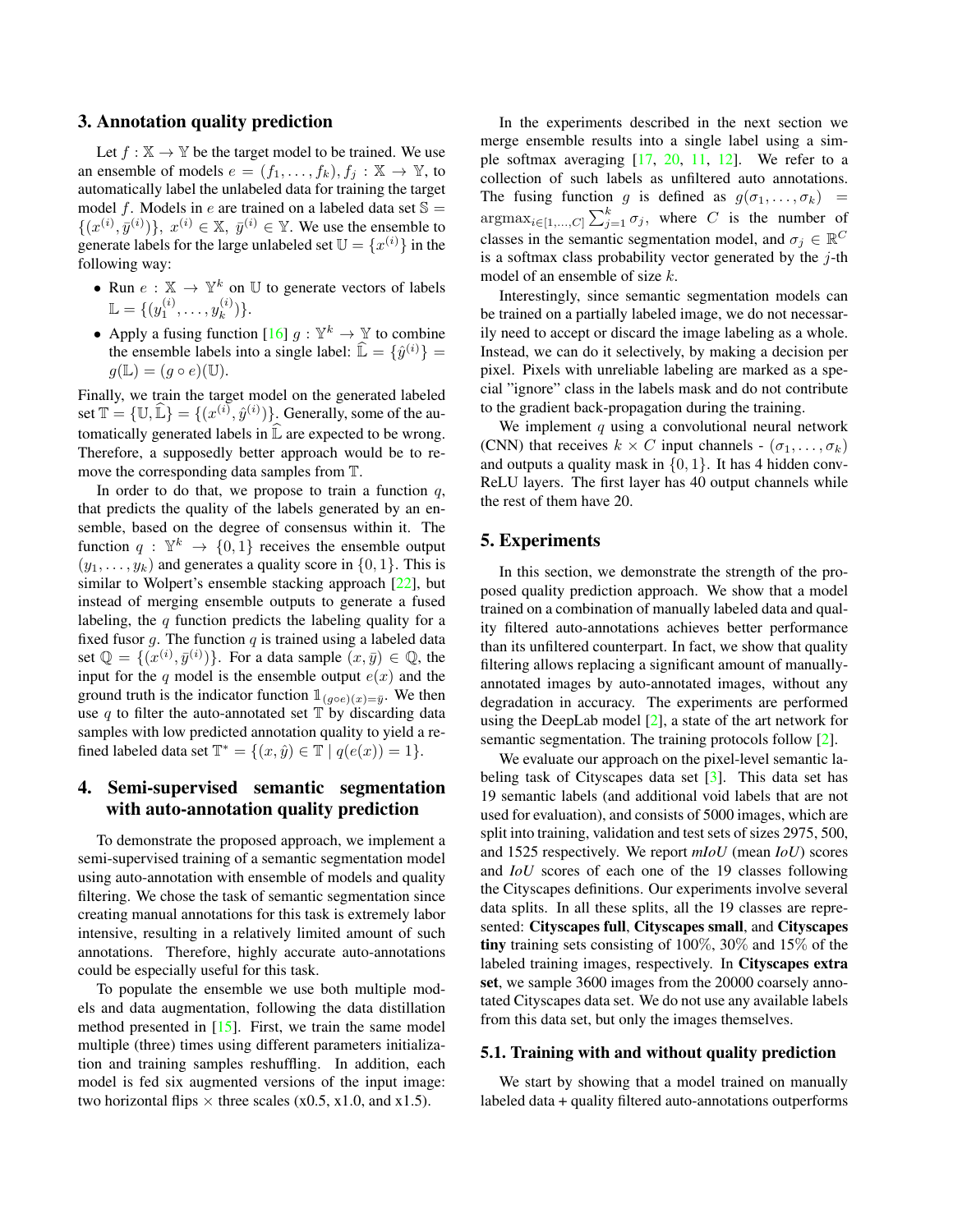Figure 1. Columns - left to right: (1) Original image, (2) unfiltered autoannotations, (3) quality filtered autoannotations, (4) ground truth annotation. Rows: three different examples. Black pixels in the fourth columns represent void classes that are not counted as part of the 19 classes and do not contribute to the *mIoU* score. Black pixels in the third column represent pixels that are masked out by the quality filter.



a model trained on manually labeled data + unfiltered autoannotations by 0.8% in terms of *mIoU*.

First, we trained a DeepLab network on the Cityscapes tiny training set 3 times. In our experiments, the best network in this setting obtained *mIoU* of 74.0% on the validation set. Then, we produced unfiltered auto-annotations for the Cityscapes extra set by fusing the ensemble's results. The ensemble consists of the 3 trained models together with 6 augmentations associated with each model. We proceed by training two additional models. The first is a DeepLab model trained on a data set that includes the Cityscapes tiny training set and the unfiltered auto-annotations described above. The network's *mIoU* on validation set is 75.5%. Next, we refine the auto-annotations by applying the quality filter, described in section 3. This quality filter is also trained on the Cityscapes tiny training set. Finally, we train a model on a data set which consists of the Cityscapes tiny training set and the quality filtered auto-annotations. This leads to an additional improvement of 0.8% in *mIoU*, reaching 76.3%. Thus, we obtain an overall improvement of 2.3% in *mIoU* on the validation set (from 74.0% to 76.3%).

We chose the tiny training set for this experiment, as in this scenario the auto-annotated data forms large portion of the training data. In fact, the auto-annotated data forms roughly 90% of the training data used for the training procedures depicted in the paragraph above. This mimics the real world scenario in which available unlabeled data sets are much larger than their manually-labeled counterparts. Our approach shows that such data sets can be utilized effectively to improve the performance of a trained network. Performing a class-wise IoU examination of the described experiment (Table 1) leads to two conclusions:

Conclusion #1: a model trained on manually labeled data + quality filtered auto-annotations outperforms a model trained on manually labeled data + unfiltered auto annotations on each one of the 19 classes. Indeed, in Table 1, the values in the fifth column surpass the values in the fourth one. This demonstrates the benefit of the quality filter. The largest gain is demonstrated for the rarest classes (lower rows), with  $4\%$  gain to the rarest class (train).

Conclusion #2: the proposed approach performs sig-

nificantly better on underrepresented classes, compared to a model trained on manually labeled data only, adding up to ∼20% to the IoU in such classes. This conclusion is obtained by comparing the third and the fifth columns in Table 1. Specifically, rows (classes) in which the IoU of the model trained on manual labels + quality filtered autoannotations surpasses the IoU of the model trained on manual annotations only are highlighted in green. Those that perform the same are highlighted in yellow. One can see that in 14 out of 19 classes, the performance of the former model is at least as good as the latter. In 11 out of these classes, the performance improved. The most significant improvement is obtained in under-represented classes like train (19.7%), bus (7.8%), truck (9.6%), and fence (4.9%).

We now experiment with manually-labeled training sets of various sizes. Specifically, we show that adding quality filtered auto-annotated data improves the model's performance in all cases, with the largest improvement achieved for the smallest manually-labeled training set. Following the same procedure described earlier, we train a model first on manually labeled data only, and then on manually labeled data + quality filtered auto-annotated data. We repeat the experiment 3 times by reducing the manually labeled training set from 100%, to 30% and, finally, to 15%. These results on are summarized in Table 2. Specifically, the accuracy of the network trained on the Cityscapes small training set+auto-annotated data is 77%, which is identical to the accuracy of the network trained on Cityscapes full training set. This demonstrates that using our approach with only 30% of the available manual annotations, leads to the same performance as training with the entire manually annotated training set (saving 70% of manual annotations).

# 5.2. Performance of the quality filter

In this section, we shed some light on the performance of the quality filter itself. Columns 6-7 in Table 1 report the precision rates of the filtered and unfiltered autoannotations respectively, computed on the ground truth labels. These columns show that indeed the quality filter improves the precision of the annotations for all classes, leading to the reported improvement in IoU (columns 4-5).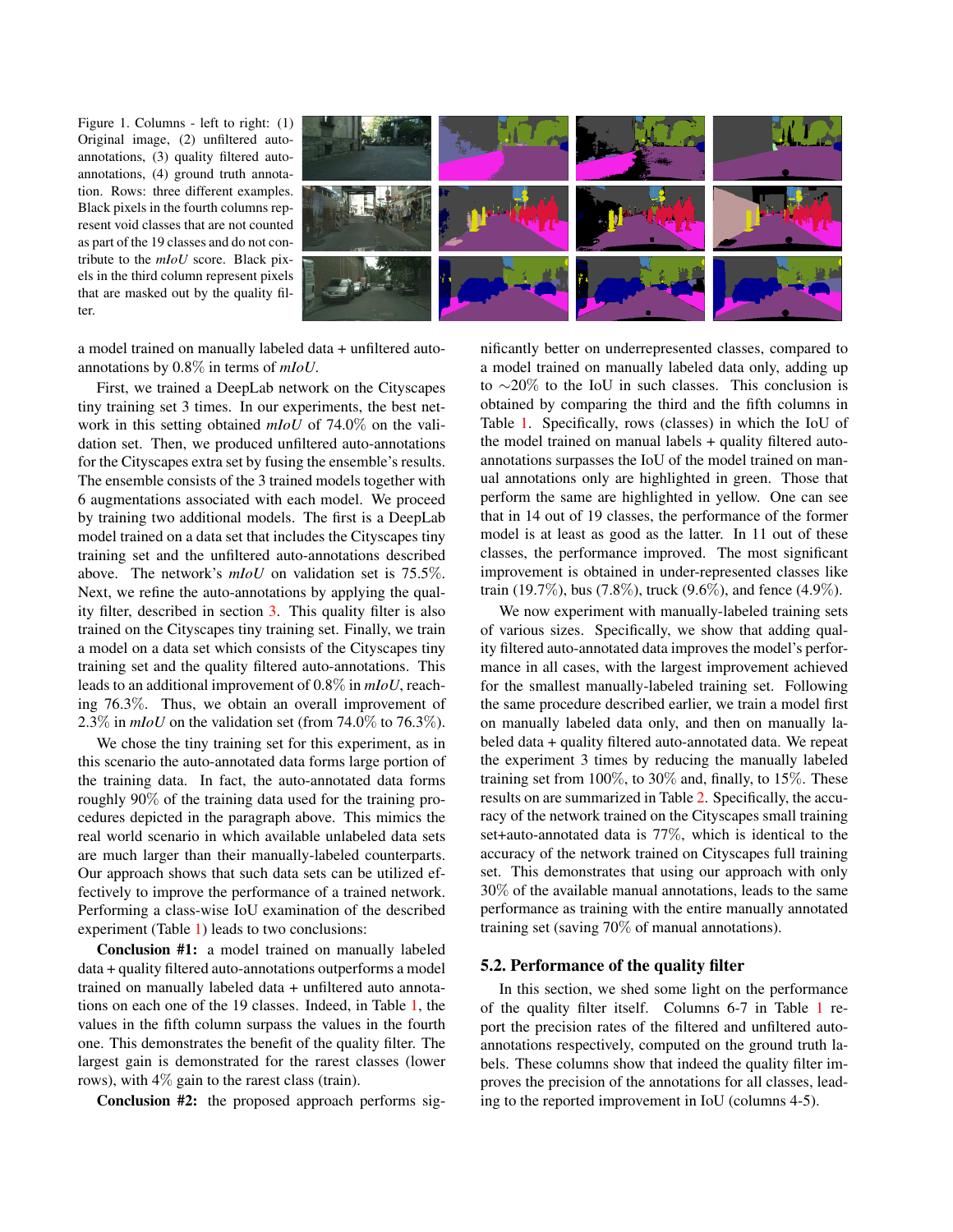| Class         | Ground truth<br>occurrences | IoU per class |                     |                   | Precision |            | Retention |
|---------------|-----------------------------|---------------|---------------------|-------------------|-----------|------------|-----------|
|               |                             | Manual        | Manual + unfiltered | Manual + filtered | filtered  | unfiltered |           |
| building      | 500                         | 91.7%         | 91.6%               | $91.7\%$          | 97.0%     | 95.7%      | 97.5%     |
| sidewalk      | 499                         | 81.8%         | 82.4%               | 83.1%             | 94.5%     | 89.9%      | 86.5%     |
| pole          | 499                         | 63.3%         | 61.2\%              | 62.2\%            | 90.8%     | 81.3%      | 70.6\%    |
| road          | 498                         | 97.7\%        | 97.7\%              | 97.8%             | 99.7\%    | 99.1\%     | 97.9%     |
| vegetation    | 493                         | 92.1%         | 92.0%               | 92.1%             | 96.5%     | 95.4%      | 97.5%     |
| traffic sign  | 487                         | $76.5\%$      | $76.0\%$            | $76.5\%$          | $95.3\%$  | $92.4\%$   | 89.5%     |
| car           | 486                         | 94.7%         | 93.7%               | 94.0%             | 98.0%     | 97.4%      | 97.7\%    |
| sky           | 473                         | 94.5%         | 94.9%               | 94.9%             | 98.1\%    | 97.3%      | 98.1%     |
| person        | 453                         | 81.0%         | 79.3%               | 79.8%             | 93.2%     | 90.2%      | 92.3%     |
| fence         | 394                         | 54.1\%        | 57.8%               | 59.0%             | 87.6%     | 81.9%      | 82.9%     |
| bicycle       | 392                         | 75.0%         | 74.0%               | 74.8%             | 91.2%     | 85.4%      | 84.7%     |
| traffic light | 385                         | 67.6%         | 65.5%               | 65.9%             | 90.5%     | 86.7%      | 86.6%     |
| terrain       | 351                         | $61.4\%$      | 63.2\%              | 63.3\%            | 88.0%     | 83.8%      | 89.0%     |
| wall          | 339                         | $49.1\%$      | 49.6%               | 49.8%             | 85.8%     | 80.4%      | 90.4\%    |
| rider         | 303                         | 59.8%         | 59.7%               | $60.3\%$          | 84.3%     | 78.2%      | 83.7%     |
| truck         | 187                         | $70.6\%$      | 78.3%               | 80.2\%            | 96.3%     | 90.2\%     | 90.8%     |
| motorcycle    | 178                         | 61.4\%        | 60.8%               | 63.1%             | 93.1\%    | 86.3%      | 82.2%     |
| bus.          | 161                         | 79.2%         | 85.8%               | 87.0%             | 92.4\%    | 90.4%      | 95.8%     |
| train         | 95                          | 55.2\%        | 70.9%               | 74.9%             | 96.2%     | 90.9%      | 86.9%     |

Table 1. Per-class performance on validation set following the experiment from section 5.1. The first column lists the 19 classes in the Cityscapes data set. The second column indicates the number of images in the validation set (out of 500) that contain the specified class. Classes are ordered from the most common (first row) to the rarest (last row). Columns 3 to 5 depict IoU per class. Classes in which the performance of the model trained on manual annotations + quality filtered auto-annotations surpasses the performance of the model trained on manual annotations only are highlighted in green. Those that perform the same are highlighted in yellow. Columns 6 and 7 display annotation precision (relative to the ground truth) of unfiltered and filtered auto-annotations. The last column displays filter retention rates.

|                    |                   | Labeled+quality |
|--------------------|-------------------|-----------------|
| # manual labels    | Labeled data only | filtered data   |
| Full set $(100\%)$ | 77.0%             | 77.6%           |
| Small set $(30\%)$ | 75.0%             | 77.0%           |
| Tiny set $(15\%)$  | 74.0%             | 76.3%           |

Table 2. *mIoU*s on the validation set.

Retention rates (the percentage of pixels that are retained after applying the quality filter) are indicated in the rightmost column in the table. Overall, 96.2% of the pixels are retained. These results, in combination with the results in section 5.1, show that by applying our quality filter we can improve model's performance while retaining most of the pixels (only 3.8% of the pixels are masked out).

In Figure 1, we provide a visual indication for the performance of the quality filter. This figure compares: (i) the RGB images, (ii) unfiltered auto annotations, (iii) filtered auto-annotations, and (iv) manual labels (ground truth). One can see that the quality filter identified correctly a substantial amount of errors. For example, a major part of the car's hood is masked out by the filter. The filter also correctly masked out the misclassified parts of the wall in the top and middle examples – see the purple area (second column), that is correctly filtered out (third column). In the bottom example, the misclassified area on the left car is correctly masked out by the quality filter, as well as an area on the right wall. In all three examples, additional more subtle masked out areas can be found.

#### 6. Discussion and Conclusions

The accuracy gain due to the proposed quality filtering procedure is higher for "less experienced" teacher ensembles: the more mistakes the teacher makes, the more errors the quality filter can fix, leading to a trade-off between the requested auto-annotation quality and the amount of generated training data. While in our experiments we used a fixed quality threshold, we would like to explore the influence of the quality-quantity trade-off on the trained model accuracy.

We can further enhance the training process by iterating over the "train the teachers ensemble", "auto-annotate the unlabeled data", and "train the target model" steps. Another interesting research direction is using ensemble stacking (instead of softmax averaging) for the fusing function  $g$ and building a joint multi-task model for  $g$  and  $q$  together.

To conclude, we propose a generic method for quality prediction of automatic annotations generated by an ensemble of models. We adapt the proposed approach to semantic segmentation by doing label quality filtering at pixel level. We show that refining the auto-annotated training set by discarding data samples with low predicted label quality improves the trained model accuracy. We demonstrate that the performance of the state-of-the-art model can be achieved by training it with only a fraction  $(30\%)$  of the original manually labeled data set, and replacing the rest with the auto-annotated, quality filtered labels.